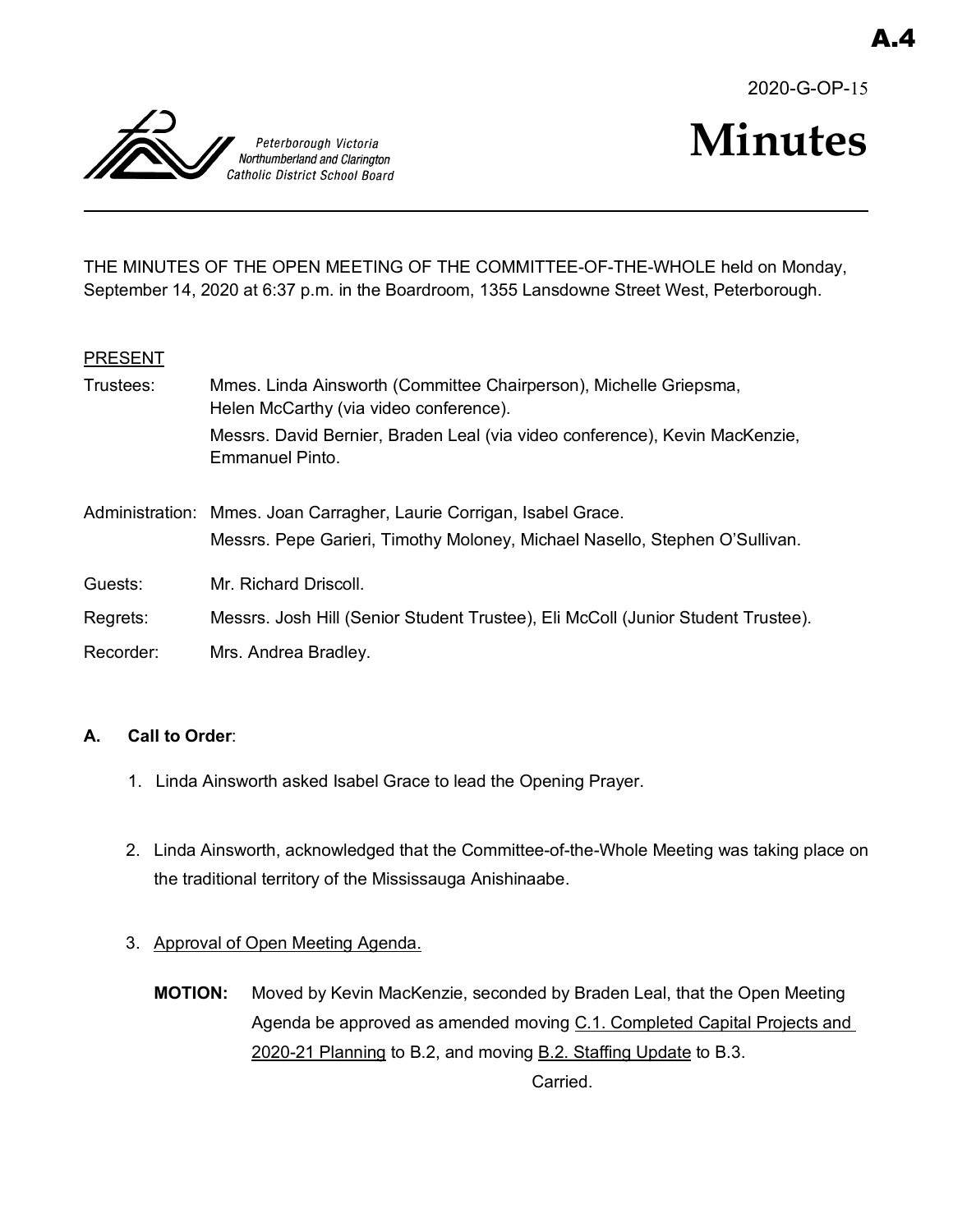- 4. Declarations of Conflicts of Interest.
- 5. Approval of the Minutes of the Committee-of-the-Whole Open Meeting held on May 11, 2020.
	- **MOTION:** Moved by Kevin MacKenzie, seconded by Emmanuel Pinto, that the Minutes of the Committee-of-the-Whole – Open Meeting, held on May 11, 2020, be approved.

Carried.

6. Business Arising from the Minutes.

#### **B. Recommended Actions/Presentations:**

1. Air Quality/Ventilation Improvements.

Isabel Grace, Superintendent of Business and Finance, and Richard Driscoll, Facility Services Manager, presented the Air Quality/Ventilation Improvements Report to the Committee-of-the-Whole. Isabel updated the Trustees on the eligible expenses for the new funding. Richard shared the American Society of Heating and Air Conditioning Engineers (ASHRAE) recommendations of six strategies to prepare and operate buildings.

Helen McCarthy, City of Peterborough Trustee, wished that the minutes reflect the following: *"We have a duty to report to parents so they can make informed decisions about the quality of their child's current classroom air."*

Michael Nasello, Director of Education, noted for the minutes: *"The engineering contractors investigation is currently under way and the recommendation is to wait until the assessment is complete and then report back to Trustees. Parents will be given an update at that time and in mid-November they can make a choice regarding their child's classroom*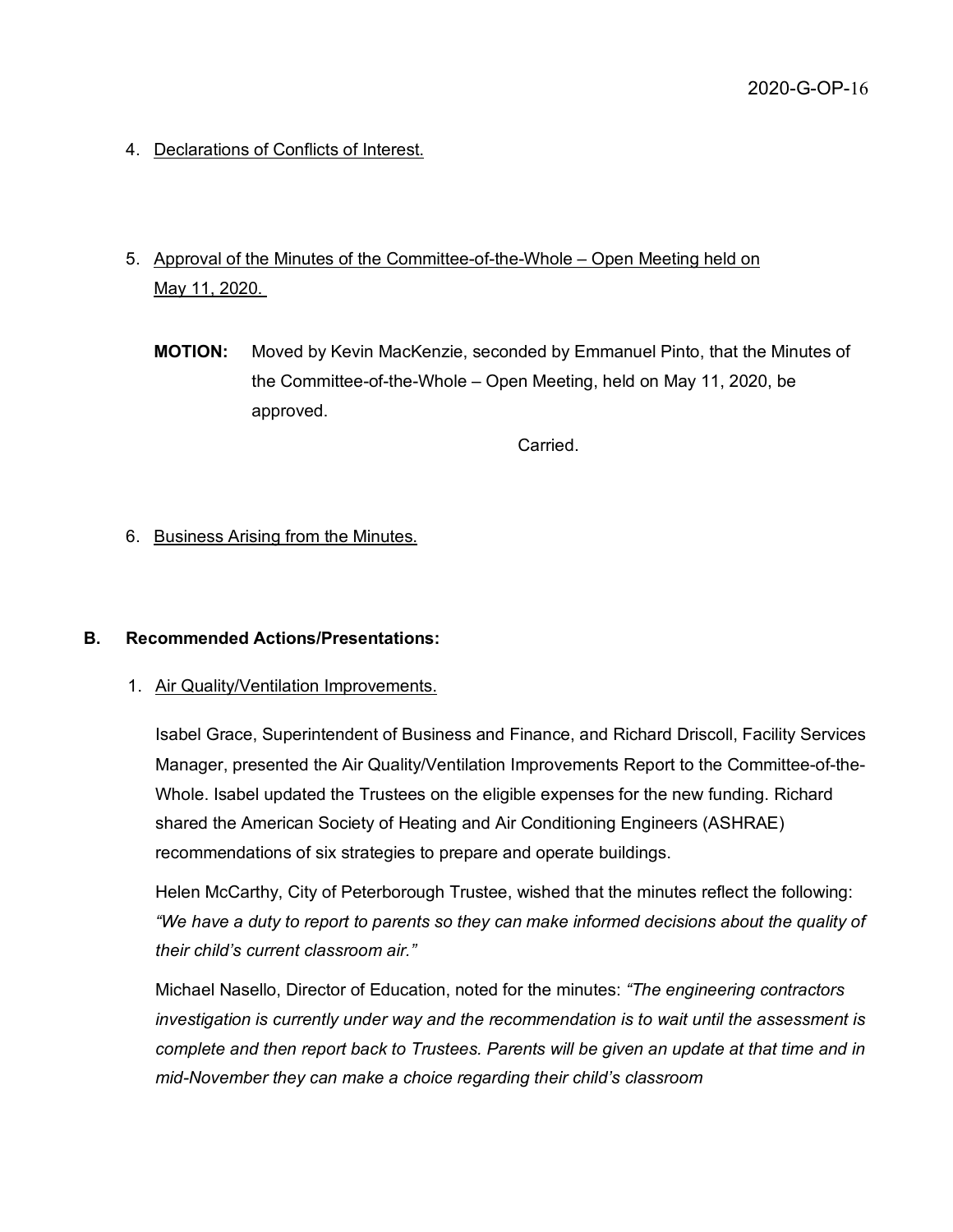# 2. Staffing Update.

Joan Carragher, Superintendent of Learning / Leadership and Human Resource Services, presented a 2020/2021 Staffing Report to the Committee-of-the-Whole. Joan explained that the report is up-to-date as of 5:00 p.m. September 14, 2020 and that it is ever changing at this time. Joan reviewed the report in detail and answered Trustee questions. The Board has until September 30 to meet the requirements to be compliant with the Ministry of Education.

# **C. Information Items:**

# 1. Completed Capital Projects and 2020-21 Planning.

Isabel Grace, Superintendent of Business and Finance, presented the 2020 Capital Projects and Tentative Planning for 2021 Report to the Committee-of-the-Whole. Richard Driscoll, Facility Services Manager, explained in detail some of the capital projects and answered questions from Trustees.

# 2. COVID-19 Funding Update.

Isabel Grace, Superintendent of Business and Finance, reported to the Committee-of-the Whole the COVID-19 Funding Update and answered questions from Trustees.

# 3. OCSTA 2020 Fall Regional Meetings.

Michelle Griepsma, Board Chairperson, will not be able to attend the 2020 Regional Meeting and asked Linda Ainsworth, Committee Chairperson, to attend on her behalf. Linda brought forth the questions that were up for discussion at the upcoming OCSTA Regional Meeting. Administration gave feedback to Linda to bring to the upcoming Regional Meeting on their behalf.

# 4. OESC – June 30, 2020 School Energy Coalition Summary Status Report.

Isabel Grace, Superintendent of Business and Finance, shared the OESC School Energy Coalition Summary Status Report dated June 30, 2020 with the Committee-of-the-Whole.